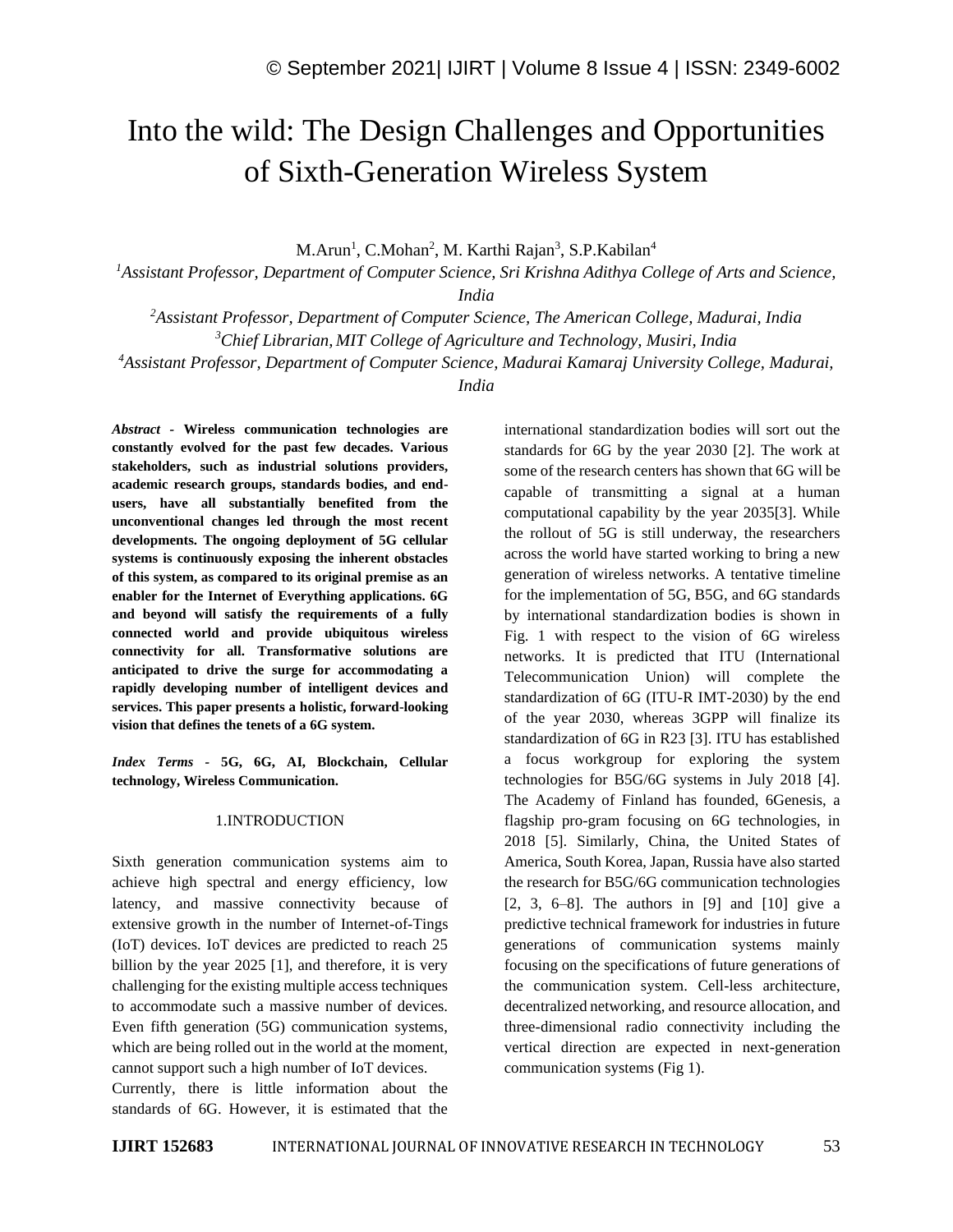

## 2. LITERATURE REVIEW

The earliest article [11] that discusses the topic of 6G was published in September 2018, where David and Berndt tried to address the question of "Is there any need for beyond 5G?" by reviewing the key services and innovations from the 1G analog system to the virtualized and software-defined 5G infrastructure. In [12], Rappaport et al. described the challenges and potentials of terahertz (THz) communications in the development and implementation of 6G networks. Later, the authors of [13] provided a brief description of vision and potential techniques.

The evolution of wireless systems from 1G to 6G is outlined in [14]. The authors in [15] presented the role of intelligent surfaces in the architecture of 6G networks. The authors in [16–19] presents the expected technologies, possible applications of 6G. The articles [20–24] present the system-level perspective of the 6G scenario with use cases, vision, and technologies. The authors in [25] analyze the application of blockchain for the security and privacy measures in upcoming 6G networks. The potential role of optical communication in 5G/B5G and 6G

communication networks is described in [3]. The article [26] presents the feasibility of the application of mmWave communication in satellite communication as an enabler of 6G networks. The article [27] gives an analysis of potential applications of device-to-device communication in  $6G$ . The authors in  $[6, 28-30]$ elaborate on the multiple challenges in integrating artificial intelligence (AI) and its potential role in future communication networks. The authors in [31, 32], have focused on the vision for the next generation of wireless communication systems. Blockchain and AI are the potential technologies for the next generation communication systems. Blockchain can be used for efficient resource sharing and AI can be implemented for the robust, self-organizing, selfhealing, and self-optimizing wireless network [33].

## 3. FROM THE BEGINNING

Since the Nippon Telegraph and Telephone Public Corporation (NTT) initiated the world's first cellular mobile communication service in December 1979, the technology of mobile communications has continued to develop every decade, evolving to new generation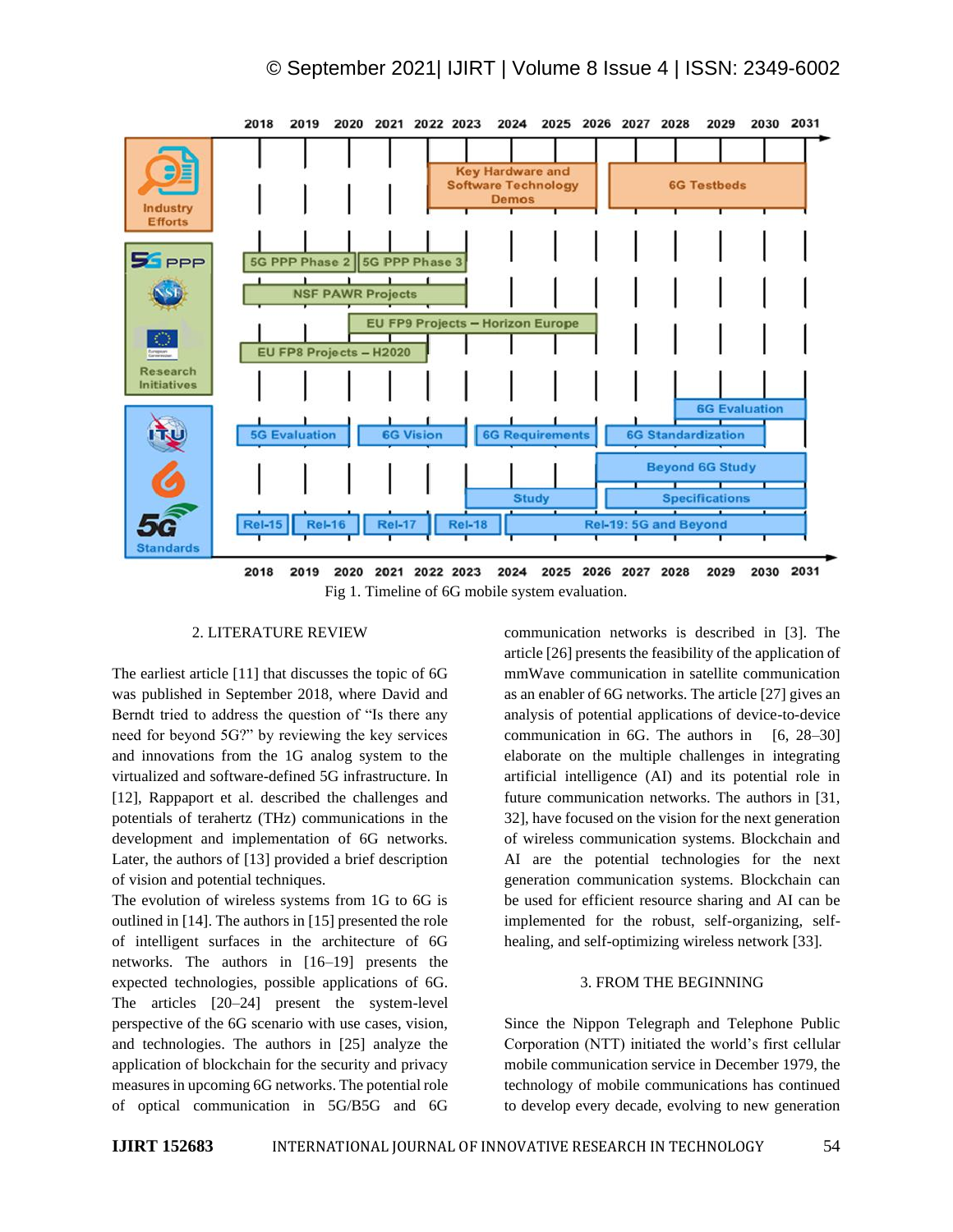systems [34]. With the progress of technology, services have continued to evolve. From the first generation (1G) to the second generation (2G), voice calls were the main means of communication, and simple e-mail was possible. However, from the third generation (3G), data communications such as "imode" and multimedia information such as photos, music, and video could be communicated using mobile devices. From the fourth generation (4G), smartphones have been explosively popularized by high-speed communication technology exceeding 100 Mbps using the Long-Term Evolution (LTE), and a wide variety of multimedia communication services have appeared. 4G technology continues to evolve in the form of LTE-Advanced and has now reached a maximum communication speed close to 1 Gbps (Fig 2). The proverb of wireless communication is 2G enable internet, 3G sent pictures, 4G streamed video and what 5G and 6G will do?



#### Fig 2. Evolution of wireless communication

#### 4. IS 5G NOT ENOUGH?

5G is fifth generation wireless technology that brings three new things to the table: wider channels (speed), lower latency (responsiveness) and more bandwidth (the ability to connect a lot more devices at once). That provides services of Enhanced Mobile Broadband,

Fixed Wireless Access, Massive Internet of Things, Industrial Automation, Virtual Reality, and Driverless car etc [35].





5G requires unique perspective on the physical and higher layer challenges relating to the design of nextgeneration core networks, new modulation and coding methods, novel multiple-access techniques, antenna arrays, wave propagation, radio frequency transceiver design, and real-time signal processing [36, 37].

The technical details behind all this can get very confusing, but the bottom line is that mm Wave technology (which is the only version of 5G that Verizon currently offers but also is being used to a lesser degree by AT&T and T-Mobile) can go very fast, as in up to about 50 times faster than standard 4G, but not very far. Sub-6 5G, on the other hand, is very robust and capable of traveling long distances, particularly the "low-band" sub-segment of the technology.

- 4.1 Challenges on implementation of 5G
- First, it needs a whole new infrastructure. Cell phone provider, for example, will need to install a lot of new equipment for this new technology because 5G uses a totally different wavelength than the 4G standard your phone currently uses[38, 39].
- The 5G standard uses millimeter waves [40, 41], which are a lot shorter than the wavelengths 4G uses. The shorter wavelength means 5G can carry a lot of data much faster than 4G, but it also means a much shorter range. 4G wavelengths have a range of about 10 miles. 5G wavelengths have a range of about 1,000 feet, not even 2% of 4G's range. So to ensure a reliable 5G signal, there needs to be a lot of 5G cell towers and antennas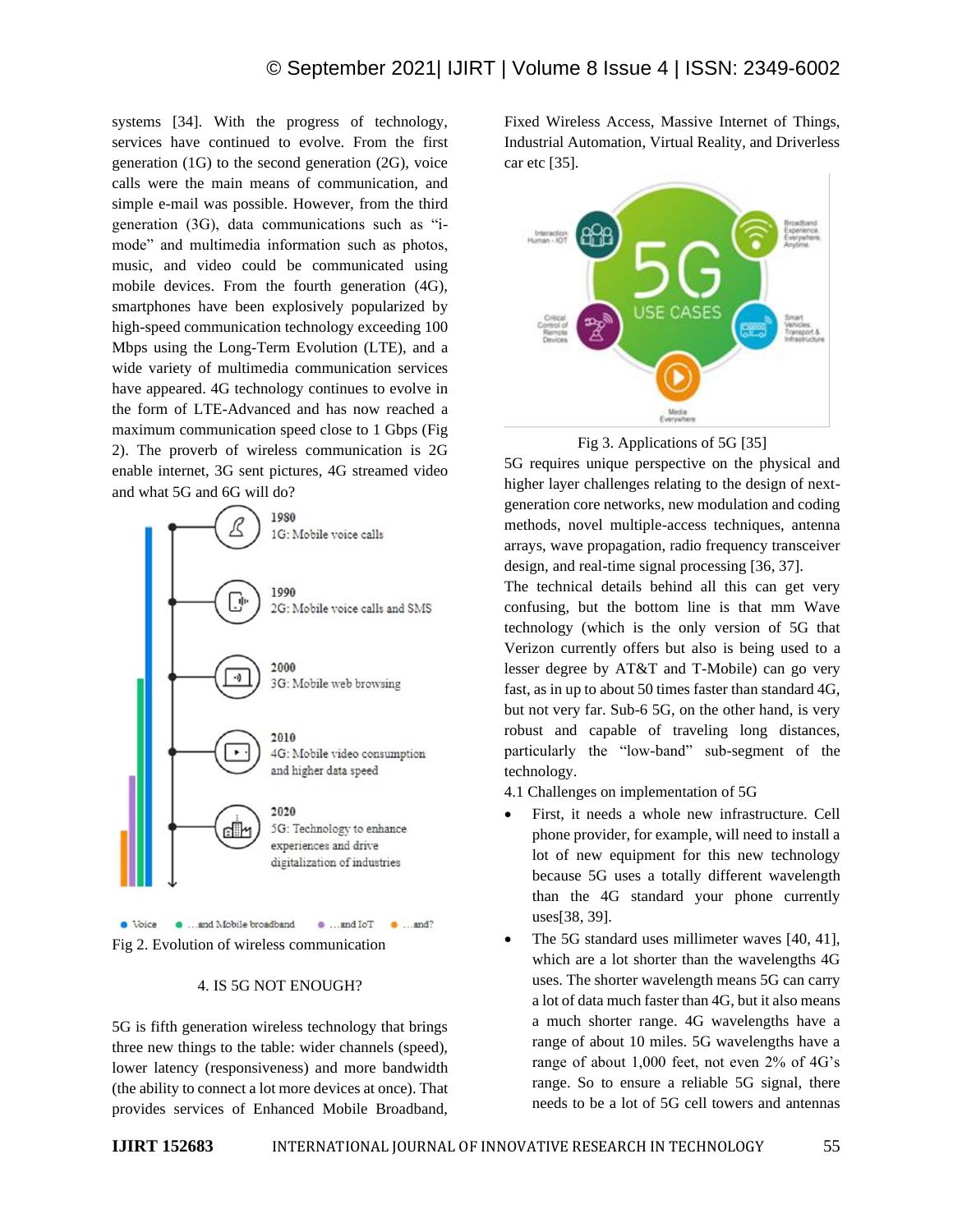everywhere. Probable, every lamppost, traffic light, etc. because even trees can block 5G signals [42]. Another issue is security and privacy in D2D (Device 2 Device) communication because of routing users' data through other users' devices [43]

- One of the biggest problems they face is actually local governments, local communities, who don't want these carriers to build towers or antennas all over the place. Or maybe they're afraid of the health risks, which is another big concern.
- You can expect 5G phones to cost you about \$200 to \$300 more than one without 5G
- The important challenges in the implementation of 5G from the technology aspects including mm Wave communications, backhaul technology, Technology maturity, energy consumption, EMF and business aspects including business models, ecosystem maturity, Coordination of industry verticals and regulation aspects including spectrum management and fragmentation [44].

## 5. ROADMAP TO 6G

The development of a sixth-generation system is driven by not only the exponential growth of mobile traffic and mobile subscriptions but also new disruptive services and applications on the horizon. In addition, it is also driven by the intrinsic need of mobile communication society to continuously improve network efficiencies namely cost efficiency, energy efficiency, spectrum efficiency, and operational efficiency. With the advent of advanced technologies such as AI, THz, and large-scale satellite constellation, the communication network is able to evolve towards a more powerful and more efficient system to better fulfill the requirements of current services and open the possibility for offering disruptive services that have hitherto never been seen. We are in an unprecedented era where a large number of smart products, interactive services, and intelligent applications emerge and evolve in a prompt manner, imposing a huge demand on mobile communications. It can be foreseen that the 5G system is hard to accommodate the tremendous volume of mobile traffic in 2030 and beyond. Due to the proliferation of rich-video applications, enhanced screen resolution, machine-to-machine (M2M) communications, mobile cloud services, etc., the global mobile traffic will continuously increase in an explosive manner, up to 5016 EB (Exabyte) per month in the year 2030 compared with 62 EB per month in 2020, according to the estimation by ITU-R [45] in 2015(Fig 4).



Fig 4. Usage trend of M2M and broadband users

The various use cases of 6G are given below (Fig 5)

- Holographic−Type Communication (HTC)
- Extended Reality(ER)
- Tactile Internet
- Multi−Sense Experience
- Digital Twin
- Pervasive Intelligence
- Intelligent Transport and Logistics
- Enhanced On−Board Communications
- Global Ubiquitous Connectability



Fig 5. Use case of 6G and Beyond 6G (B6G)

## 5.1 6G system architecture

Next-generation wireless networks will consist of massive number of connected devices and with the base stations (BSs)/access points (APs) leading to mMTC. Multiple BSs/ APs may serve one or more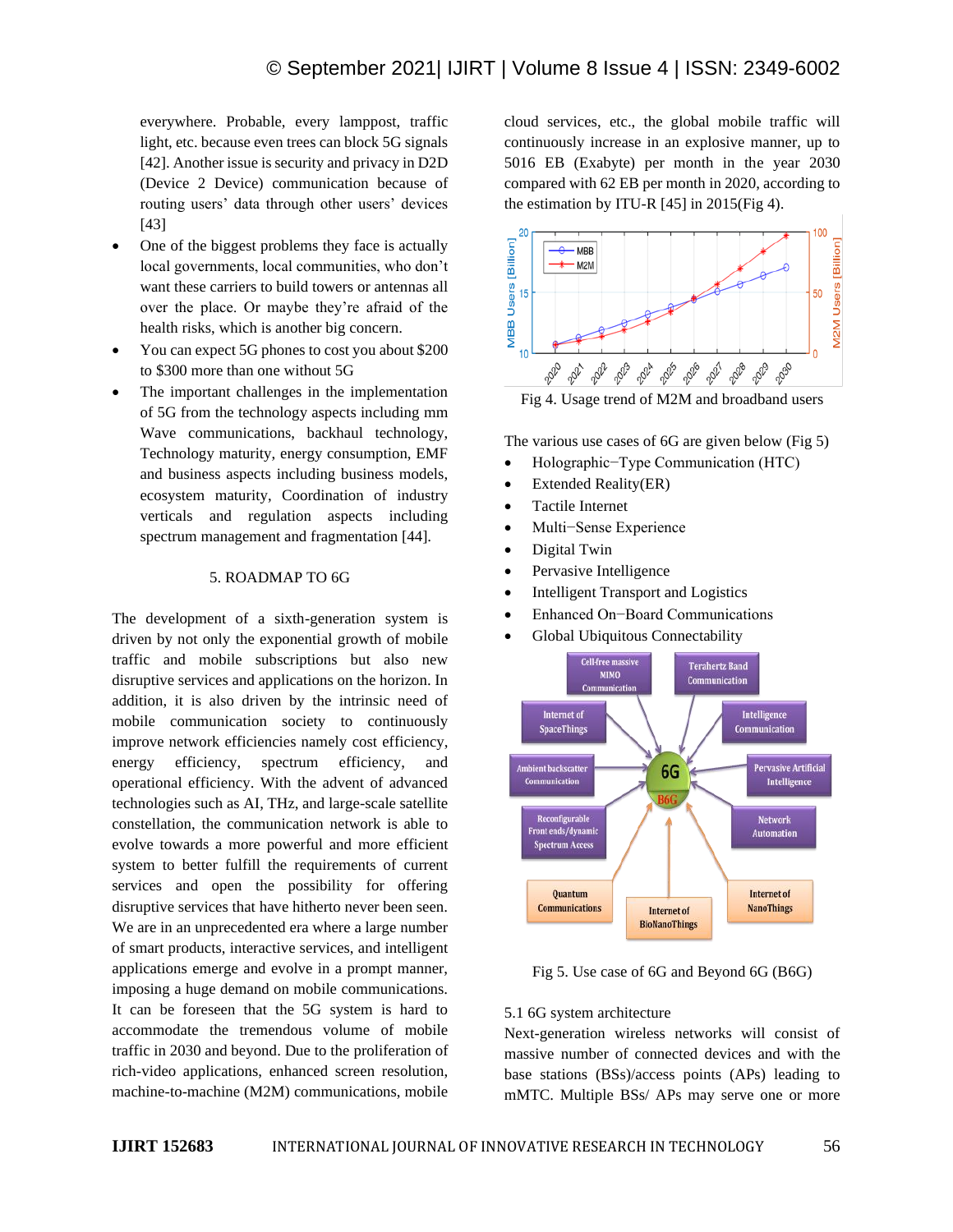devices simultaneously to form a coordinated multipoint (CoMP) transmission [46]. The huge amount of data produced by massive devices will require very high-performance processing units and robust backhauling links. The central processing units may utilize ML and AI algorithms and the backhauling links may utilize optical fiber and or photonic communications. Remote user, in 6G communication systems, can use several relays or transmitters for a remote user to transmit, and the user's SINR may be improved by using the technique of diversity as in virtual MIMO systems.

By intelligent networking, all the end devices would be aware of the location and features of BSs/APs in their vicinity, and all of the BSs/APs would be aware of the locations, features, and QoS requirements of devices in their vicinity. Robust interference management/optimization techniques can be applied to maximize the efficiency of the wireless network. Central processing units will be fast enough to manage and switch the resources (bandwidth, time, power) among multiple end-users, and data processing will be conducted at the base-band processing units (BPUs). Figure 3depicts some of the major components in the 6G system architecture that will cause a major paradigm shift towards the realization of 6G standards. The air interface is the main component that causes a major improvement in the wireless generations. Orthogonal frequency division multiplexing (OFDM) played a major role in the development of 4G, as code division multiple access (CDMA) was the key player in 3G. Similarly, the development of the new air interface will be an essential component of 6G system architecture.

AI and ML is another crucial component of the 6G system architecture. AI and ML will play an important role in the self-organization, self-healing, selfconfiguration of 6G wireless systems. Spectrum congestion has also pushed the 6G to adopt a new spectrum for communication. Therefore, this new spectrum will also be an active component in the 6G system architecture. Since 6G will accommodate a wide range of communication devices ranging from IoTs to live HD video transmission, 6G will need to be in line with all previous technologies. Therefore, flexible and multi-radio access technologies (RAT) system architecture will be an essential component in the 6G network



Fig 6. Quantitative KPI comparison between 5G and 6G

Figure 6 comprises quantitative comparison of the technical requirements between 5G and 6G w.r.t eight representative KPIs (Key Performance Indicators). The vertices of the inner polygon stand for the KPIs for 5G, while the vertices of the outer octagon represent that of 6G. Different dotted circles indicate quantities in an exponential manner instead of proportional scale, where the value in a bigger circle stands for one order of magnitude "better" than that of the neighboring smaller circle. For example, the minimal latency of 5G is defined as1msin comparison with0.1msexpected in 6G, amounting to 10 times better, while the peak rate of 6G is envisioned to be 1Tbps that is 50 times over 5G.

#### 6. CONCLUSION

This paper explores the research possibilities and trends of next decade wireless systems and outlines a holistic top-down approach in describing 6G systems. This take a look at begins with the challenges of 5G and imparting a vision for 6G, followed through a detailed breakdown of the subsequent-technology use cases, which includes high-fidelity holographic communications, immersive reality, tactile Internet, and beyond 6G. The introduction of recent network architecture for the 6G core network is also mentioned in this article. After a prolonged evaluation dissecting many system components, as well as exploring viable solutions, the research can conclude that there may be a thrilling future that lies ahead. The road to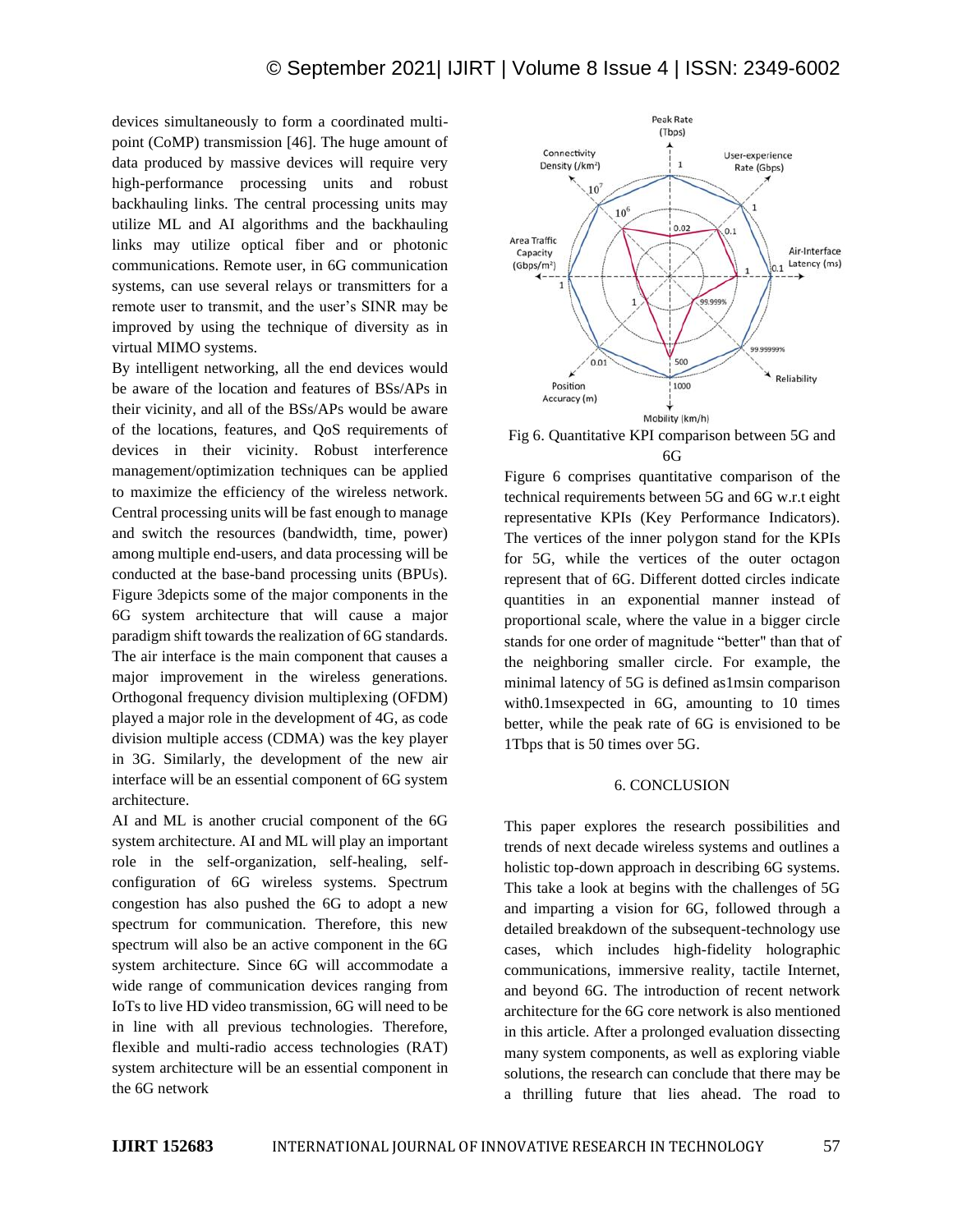overcoming the challenges is full of obstacles, yet we provide sufficient insights to begin research towards promising directions.

## REFERENCES

- [1] Singh AP, Nigam S, Gupta NK (2007) A study of next generation wireless network 6G. Int.J Innovative Res Computer Commun Eng 4(1):871–874
- [2] Mourad A, Yang R, Lehne PH, De La Oliva A (2020) A baseline roadmap for advanced wireless research beyond 5G. Electronics 9(2):351
- [3] Viswanathan H, Mogensen PE (2020) Communications in the 6G era. IEEE Access 8:57063–57074
- [4] (ITU), I.T.U.: International telecommunications union focus group on technologies for network. 2030. https ://www.itu.int/en/IUT-T/focus group s/net20 30/
- [5] Pouttu A (2018) 6Genesis-taking the first steps towards 6G. In: Proc. IEEE Conf. Standards Communications and Networking
- [6] Dang S, Amin O, Shihada B, Alouini MS (2020) What should 6G be? Nat Electronics 3(1):20–29
- [7] Brito JMC, Mendes LL, Gontijo JGS Brazil 6G project–an approach to build a national-wise framework for 6G networks
- [8] Orange JSB, Armada AG, Evans B, Galis A, Karl H (2020) White paper for research beyond 5G (final edit). Networld (NW) pp. 1–43
- [9] Li X, Gani A, Salleh R, Zakaria O (2009) The future of mobile wireless communication networks. In: 2009 International Conference on Communication Software and Networks. pp. 554–557. IEEE, New York.
- [10]Zhang Z, Xiao Y, Ma Z, Xiao M, Ding Z, Lei X, Karagiannidis GK, Fan P (2019) 6G wireless networks: vision, requirements, architecture, and key technologies. IEEE Vehicular Technol Magazine 14(3):28–41
- [11]K. David and H. Berndt, "6G vision and requirements: Is there any need for beyond 5G?" IEEE Veh. Technol. Mag., vol. 13, no. 3, pp. 72– 80, Sep. 2018.
- [12] T. S. Rappaport et al., "Wireless communications" and applications above 100 GHz: Opportunities and challenges for 6G and beyond," IEEE Access, vol. 7, pp. 78729–78757, 2019.
- [13]P. Yang, Y. Xiao, M. Xiao, and S. Li, "6G wireless communications: Vision and potential techniques," IEEE Netw., vol. 33, no. 4, pp. 70– 75, Jul./Aug. 2019.
- [14]Gawas A (2015) An overview on evolution of mobile wireless communication networks: 1G– 6G. Int J Recent Innovation Trends Comput Commun 3(5):3130–3133
- [15]Basar E, Di Renzo M, De Rosny J, Debbah M, Alouini MS, Zhang R (2019) Wireless communications through reconfgurable intelligent surfaces. IEEE Access 7:116753– 116773
- [16]Chowdhury MZ, Shahjalal M, Ahmed S, Jang YM (2020) 6G wireless communication systems: applications, requirements, technologies, challenges, and research directions. IEEE Open J Commun Soc 1:957–975
- [17]Lin K et al (2017) Green video transmission in the mobile cloud networks. IEEE Trans Circuits Syst Video Technol 27(1):159–169
- [18]Sheth K, Patel K, Shah H, Tanwar S, Gupta R, Kumar N (2020) A taxonomy of AI techniques for 6G communication networks. Comput Commun 161:279–303
- [19]Kato N, Mao B, Tang F, Kawamoto Y, Liu J (2020) Ten challenges in advancing machine learning technologies toward 6G. IEEE Wireless Communications Page 25 of 27 Akhtar et al. Hum. Cent. Comput. Inf. Sci. (2020) 10:53
- [20]Giordani M, Polese M, Mezzavilla M, Rangan S, Zorzi M (2020) Toward 6G networks: use cases and technologies. IEEE Commun Magazine 58(3):55–61
- [21]Yang P, Xiao Y, Xiao M, Li S (2019) 6G wireless communications: vision and potential techniques. IEEE Network 33(4):70–75
- [22]Chowdhury MZ, Shahjalal M, Hasan M, Jang YM et al (2019) The role of optical wireless communication technolo-gies in 5G/6G and IoT solutions: prospects, directions, and challenges. Appl Sci 9(20):4367
- $[23]$ Lu Y, Zheng X  $(2020)$  6G: A survey on technologies, scenarios, challenges, and the related issues. Journal of Industrial Information Integration. p. 100158
- [24]Giordani M, Zorzi M (2020) Satellite communication at millimeter waves: a key enabler of the 6G era. In: 2020 International